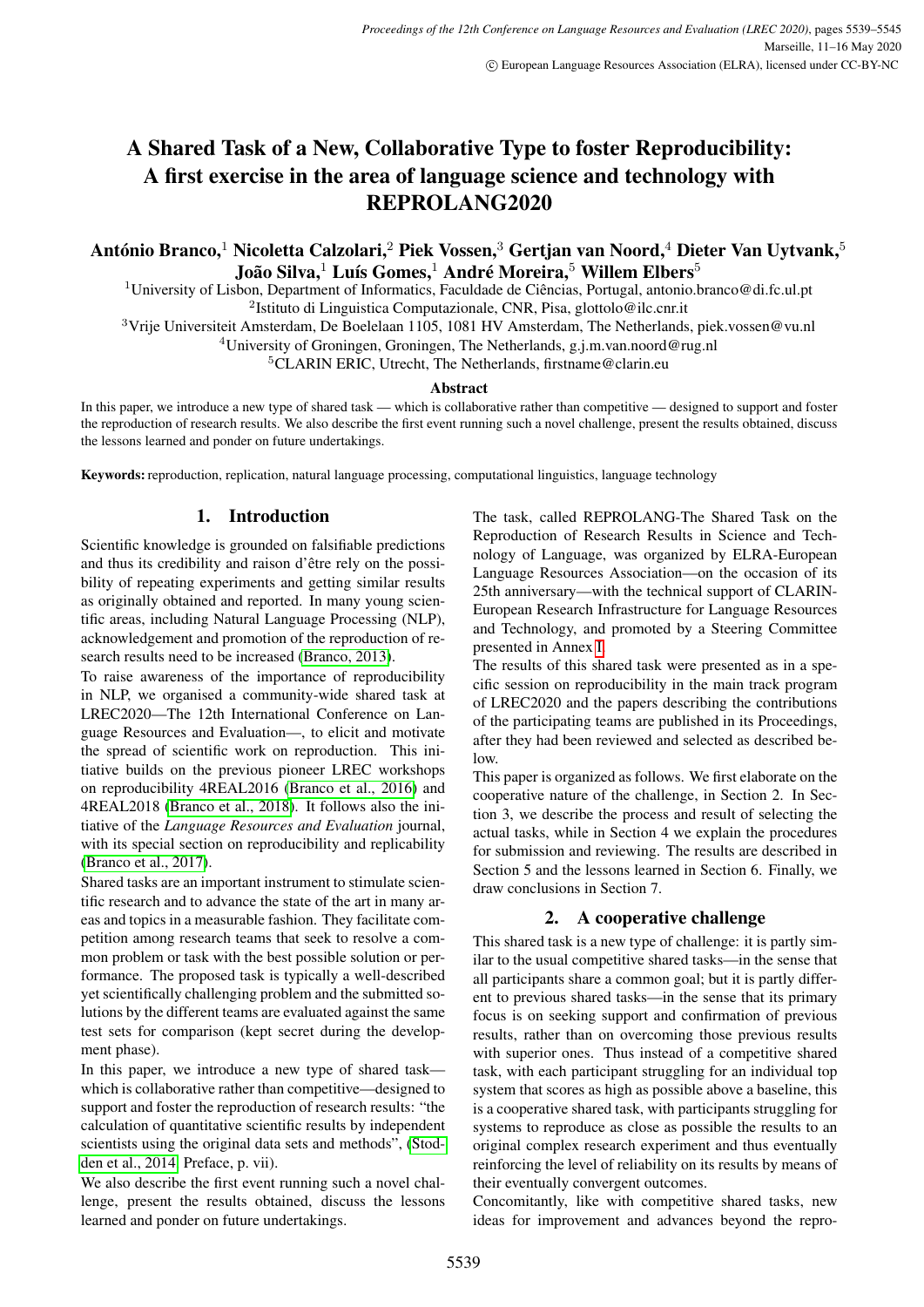duced results are expected to sprout from the participation in such a collaborative shared task.

To the best of our knowledge, the REPROLANG challenge was the first instance of this new type of shared task. Through widely disseminated calls for papers, researchers were invited to reproduce the results of a selected set of articles from NLP, which have been offered by the respective authors or with their consent to be used for this shared task (see Section [3.](#page-1-0) below for the selected tasks).

In addition, we encouraged submissions that report on the replication of the selected tasks with other languages, domains, data sets, models, methods, algorithms, downstream tasks, etc, in addition to the reproduction itself. These submissions may give insight into the robustness of the replicated approaches, their learning curves and potential for incremental performance, their capacity of generalization, their transferability across experimental circumstances and even in real-life scenarios, their suitability to support further progress, etc.

# 3. The tasks

<span id="page-1-0"></span>The REPROLANG challenge comprised a number of tasks each consisting in reproducing the experimental results from a previously published paper.

The papers to be reproduced were selected by a Task Selection Committee, presented in Annex [II.](#page-6-2) This committee announced an open call for paper offerings, asking for authors of published papers to offer their paper for reproduction. Authors who offered their paper for reproduction were asked to provide a short motivation indicating the reasons why they believed their paper to be suitable for the reproduction exercise.

In addition, the Task Selection committee contacted authors of specific papers directly, for papers which the committee found particularly promising. In total, 20 potential papers were collected: 12 papers by means of the open call, and 8 further papers that were invited by the selection committee directly. In all cases, authors accepted their papers to be reproduced at REPROLANG.

The Task Selection committee then made a further selection from these 20 papers, aiming at high quality, diversity of domains and approaches, potential of triggering further advances, etc. This resulted in the final list of 11 papers to be included as target papers for reproduction for RE-PROLANG.

The tasks consisted in reproducing one of those selected papers. Participants were expected to obtain the data and tools for the reproduction from the information provided in the paper. Using the description of the experiment was part of the reproduction exercise. The list of papers was the following:

#### Chapter A: Lexical processing

#### Task A.1: Cross-lingual word embeddings

Artetxe, Mikel, Gorka Labaka, and Eneko Agirre. 2018. "A robust self-learning method for fully unsupervised crosslingual mappings of word embeddings". In Proceedings of the 56th Annual Meeting of the Association for Computational Linguistics (ACL 2018), pp. 789–798, [\(Artetxe et al.,](#page-5-4) [2018\)](#page-5-4).

#### Task A.2: Named entity embeddings

Newman-Griffis, Denis, Albert M Lai, and Eric Fosler-Lussier. 2018. "Jointly Embedding Entities and Text with Distant Supervision". In Proceedings of The Third Workshop on Representation Learning for NLP, pp. 195–206, [\(Newman-Griffis et al., 2018\)](#page-6-3).

### Chapter B: Sentence processing

#### Task B.1: POS tagging

Bohnet, Bernd, Ryan McDonald, Gonçalo Simões, Daniel Andor, Emily Pitler, and Joshua Maynez. 2018. "Morphosyntactic Tagging with a Meta-BiLSTM Model over Context Sensitive Token Encodings". In Proceedings of the 56th Annual Meeting of the Association for Computational Linguistics (ACL 2018), pp. 2642–2652, [\(Bohnet](#page-5-5) [et al., 2018\)](#page-5-5).

#### Task B.2: Sentence semantic relatedness

Gupta, Amulya, and Zhu Zhang. 2018. "To Attend or not to Attend: A Case Study on Syntactic Structures for Semantic Relatedness". In Proceedings of the 56th Annual Meeting of the Association for Computational Linguistics (ACL 2018), pp. 2116–2125, [\(Gupta and Zhang, 2018\)](#page-5-6).

### Chapter C: Text processing

#### Task C.1: Relation extraction and classification

Rotsztejn, Jonathan, Nora Hollenstein, and Ce Zhang. 2018. "ETH-DS3Lab at SemEval-2018 Task 7: Effectively Combining Recurrent and Convolutional Neural Networks for Relation Classification and Extraction". In Proceedings of the 12th International Workshop on Semantic Evaluation (SemEval 2018), pp. 689–696, [\(Rotsztejn et al., 2018\)](#page-6-4).

## Task C.2: Privacy preserving representation

Li, Yitong, Timothy Baldwin, and Trevor Cohn. 2018. "Towards Robust and Privacy-preserving Text Representations". In Proceedings of the 56th Annual Meeting of the Association for Computational Linguistics (ACL 2018), pp. 25–30, [\(Li et al., 2018\)](#page-6-5).

#### Task C.3: Language modelling

Howard, Jeremy, and Sebastian Ruder. 2018. "Universal Language Model Fine-tuning for Text Classification". In Proceedings of the 56th Annual Meeting of the Association for Computational Linguistics (ACL 2018), pp. 328–339, [\(Howard and Ruder, 2018\)](#page-5-7).

#### Chapter D: Applications

#### Task D.1: Text simplification

Nisioi, Sergiu, Sanja Stajner, Simone Paolo Ponzetto, and Liviu P. Dinu. 2017. "Exploring Neural Text Simplification Models". In Proceedings of the 55th Annual Meeting of the Association for Computational Linguistics (ACL 2017), pp. 85–91, [\(Nisioi et al., 2017\)](#page-6-6).

#### Task D.2: Language proficiency scoring

Vajjala, Sowmya, and Taraka Rama. 2018. "Experiments with Universal CEFR classifications". In Proceedings of Thirteenth Workshop on Innovative Use of NLP for Building Educational Applications, pp. 147–153, [\(Vajjala and](#page-6-7) [Rama, 2018\)](#page-6-7).

#### Task D.3: Neural machine translation

Vanmassenhove, Eva, and Andy Way. 2018. "SuperNMT: Neural Machine Translation with Semantic Supersenses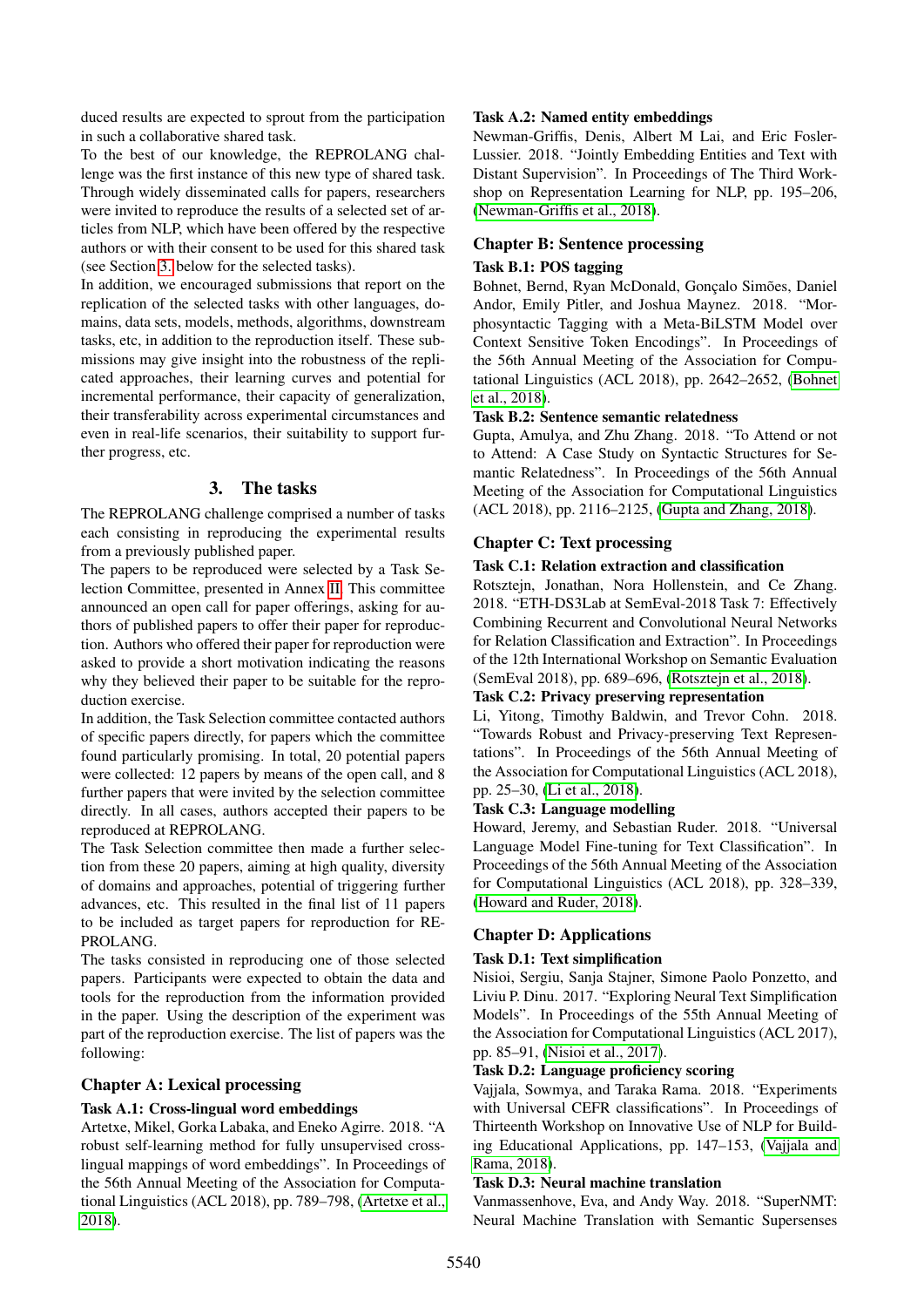and Syntactic Supertags". In Proceedings of the 56th Annual Meeting of the Association for Computational Linguistics (ACL 2018), pp. 67–73, [\(Vanmassenhove and Way,](#page-6-8) [2018\)](#page-6-8).

#### Chapter E: Language resources

#### Task E.1: Parallel corpus construction

Brunato, Dominique, Andrea Cimino, Felice Dell'Orletta, and Giulia Venturi. 2016. "PaCCSS-IT: A Parallel Corpus of Complex-Simple Sentences for Automatic Text Simplification". In Proceedings of the 2016 Conference on Empirical Methods in Natural Language Processing (EMNLP 2016), pp. 351–361, [\(Brunato et al., 2016\)](#page-5-8).

#### 4. The submissions

After selecting the target papers, we published a call for papers through a dedicated section within the LREC2020 website and through various channels, addressing the LREC community. The call for papers explained the procedure and listed the selected papers for reproduction. Submissions had to consist of two parts. On the one hand, an up to eight page length report on the reproduction, documenting how the results of the target paper were reproduced, discussing reproducibility challenges, informing on time, space or data requirements found concerning training and testing, pondering on lessons learned, elaborating on recommendations for best practices, etc. On the other hand, the software used to obtain the results reported in the paper had to be made available as a Docker container<sup>[1](#page-2-0)</sup> through a project in Gitlab.

#### 4.1. Reproducing the reproductions

The submitted software was run by the Technical Committee, composed by members from CLARIN ERIC and from the University of Lisbon, presented in Annex [IV.](#page-6-9) Submissions had to include the following elements:

- 1. URL address of the gitlab.com project
- 2. commit hash and tag of the release to be reviewed
- 3. URL of a tar.gz file containing the datasets
- 4. MD5 checksum of the above tar.gz

The project in gitlab.com had to be made public within 2 days after the submission deadline for papers. In order to ensure a runtime environment as similar as possible to that of the submitting authors, a framework based on containers was introduced.<sup>[2](#page-2-1)</sup>

Each submission was assessed with respect to the overall quality of the container images. This included assessing the use of best practices such as (but not limited to):

- Using version pinning of software packages
- Not installing dependencies at run time
- Not including large data sets in the container image
- Using tags if git repositories are cloned inside a container image
- Including scripts directly in the container image instead of mounting these from the host
- Triggering all the experiment's scripts from the entrypoint of the container image
- Not uploading container images manually to the container registry

These assessments where included in the reproduction report provided to the reviewers.

By following these instructions, each submission provided a public git repository on gitlab.com which defined a docker container image. In some cases authors ran into size limitations of the gitlab.com service. After interaction with the respective authors, it was agreed that the Technical Committee would review the submissions and build the container images locally from the submitted release tag.

In retrospect, a size limit on gitlab.com was causing issues because there was an optimization missing in the image generation process. By sharing the full output between the build and release stages, the size limit threshold on gitlab.com was triggered. By merging the two stages and no longer requiring the build output to be shared between stages, we were able to avoid hitting this threshold. With this new approach we were able to build all affected container images according to the guidelines.

With all container images available and a well-defined process in place to run the submissions, we started to provi-sion a number of virtual private servers<sup>[3](#page-2-2)</sup> (VPS), of which some had GPU support. While some of the submissions ran without issues, some had obvious errors in the workflow. Still others had subtle, unexpected issues, such as the use of libraries requiring the availability of specific CPU instructions only present in some CPU models. It turned out that one of the VPS instances did not have the appropriate instruction set available. On another occasion an experiment failed due to a lack of GPU memory. Our instances had 8GB of GPU memory, so for this case we provisioned a new instance with 12GB and where able to successfully run the submission.

To check for possible hard-coded results, we proceeded with ablation of the input data set for each experiment that successfully finished before the review deadline.

To reach a reasonable degree of confidence that the target results to be reproduced had not been hard-coded by the authors submitting the software, it was enough to alter the test data in some way and check whether the results also changed. Since we are only concerned with causing a change in the output, ablation consisted of altering the test files by discarding several entries (for instance, taking only the first 100 lines of a test file). Although ablation was generally straightforward, it had to be customized for each submission, as the test file locations and formats were different between submissions. Each experiment with an ablated input data set was run a second time over this data

<span id="page-2-1"></span><span id="page-2-0"></span><sup>1</sup><https://www.docker.com/>

<sup>&</sup>lt;sup>2</sup>Technical details on the framework can be found here: <https://gitlab.com/CLARIN-ERIC/reprolang>

<span id="page-2-2"></span><sup>&</sup>lt;sup>3</sup>A virtual private server is a virtual machine provided as a service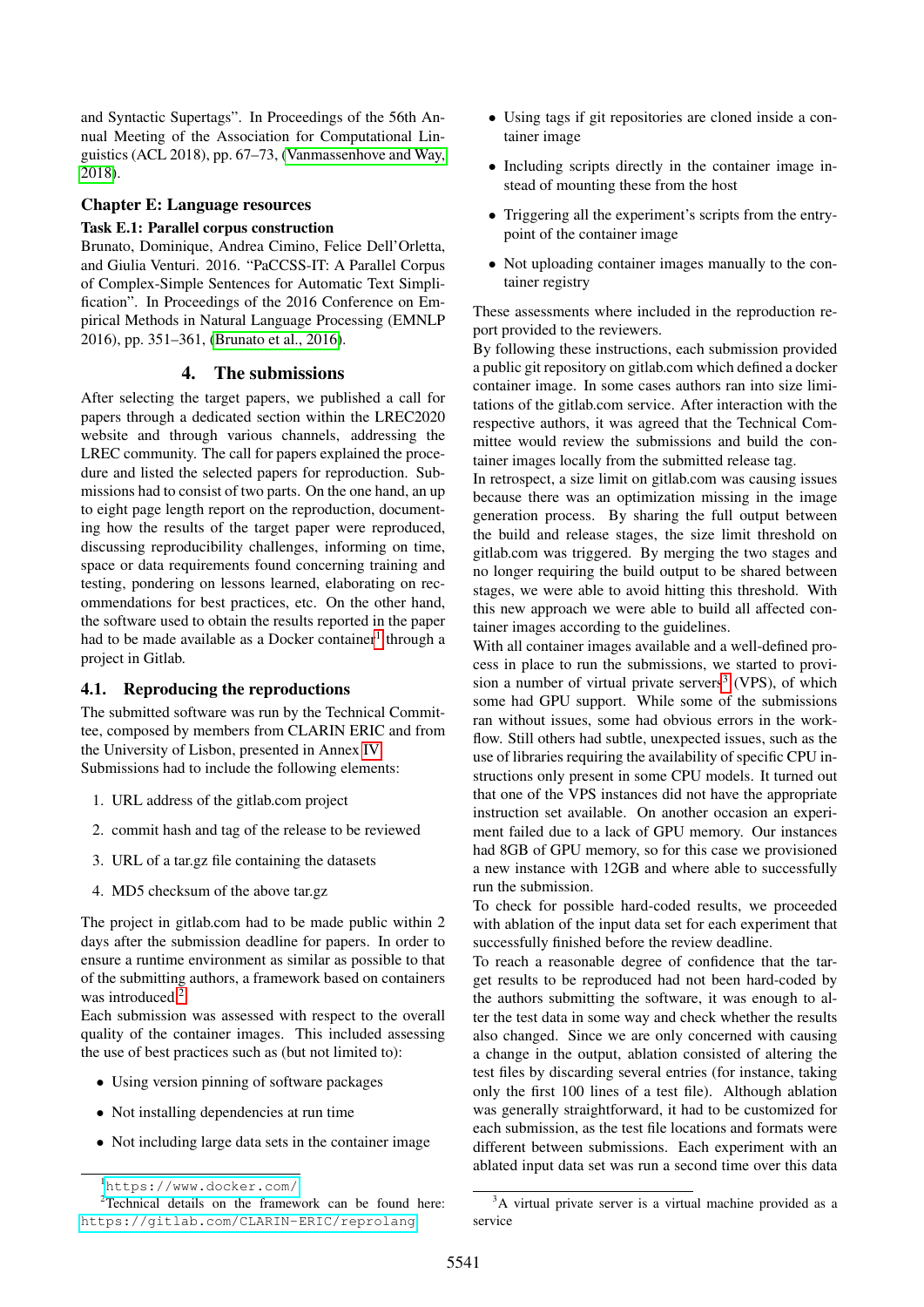set and the respective output was also provided in the report made available to the reviewers.

It should be mentioned that this ablation method does not provide a unequivocal proof that the results had not been hard-coded, rather it offers a good balance between confidence that the results were not hard-coded and the verification effort.

#### 4.2. Reviewing the papers

The reviewing of the submitted papers was undertaken by the Program Committee, presented in Annex [III,](#page-6-10) with the help of the authors of the target papers.

Each submission was reviewed by at least 3 reviewers (anonymous to the submitting authors). Additionally, it was commented on by the authors of the target paper being reproduced. These commentaries adhered to the same format as the review reports and were provided to the submitting authors anonymized and side by side with the latter—so, review reports and commentaries could not be told one from the other by the submitting authors.

For the reviewing, we defined a specific form tailored to the task. In addition to the usual criteria such as appropriateness, clarity, soundness, correctness and thoroughness, the reviewers were instructed to consider the reproduction report from the Technical Committee, who tested the submission by reproducing the reproduction. For this, the reviewing form was extended with some additional criteria:

#### Reproduction success

On the basis of the CLARIN reproduction report, reviewers were asked to score the submission for the following scale, addressing the overall success of the reproduction:

- $\bullet$  5 = Reproduction of the results reported by the respective authors completed without any problem. The paper provided enough information.
- $\bullet$  4 = Reproduction completed but some technical difficulties were found and/or the paper did not provide sufficiently detailed information.
- $3 =$  Reproduction completed but running it was cumbersome for various reasons and/or documentation was not clear.
- $\bullet$  2 = The means to reproduce were provided by the respective authors but reproduction was not completed or reported results were not generated.
- $\bullet$  1 = It was impossible to run or start the reproduction process given the provided materials and/or information.

#### Reproduction score

Separately, the reviewers were asked to assess to what extent the same results were produced:

 $\bullet$  5 = Reproduction of the results reported by the respective authors completed without any problem. The scores obtained match the ones indicated in the paper.

- $\bullet$  4 = Reproduction completed. Although a few scores obtained do not exactly match the ones indicated in the paper these differences are not essential.
- $\bullet$  3 = Reproduction completed but some scores obtained do not match the ones indicated in the paper. One can still say the overall results are roughly aligned with the ones reported by the authors but there are notable differences.
- $\bullet$  2 = Reproduction completed but there are so many scores that do not match the ones indicated in the paper that one cannot really say that they are aligned with the ones reported by the authors.
- $\bullet$  1 = Either it was not possible to run the replication or the scores obtained deviate so much from the originally reported results that they falsify the claims of the submitted paper.

#### Meaningful reflection

Submissions were further assessed for the degree of reflection concerning their level of reproducibility. Does the authors make clear where the problems, if any, sit with respect to reproduction of the paper they addressed for reproduction?

- $\bullet$  5 = Thoughtful reflection about the addressed task. Good job given the space constraints.
- $\bullet$  4 = Mostly solid reflection, but some aspects are lacking or under scrutinized.
- $3$  = Reflection is somewhat helpful, but it could be hard for a reader to determine exactly how this work reflects on the task.
- $\bullet$  2 = Only partial awareness and understanding of the task, or a flawed reflection.
- $\bullet$  1 = Little understanding of the task, or lacks necessary reflection.

#### Replication extra-mile

Finally, the reviewers were asked to asses to what extent the reproduction effort included other languages, domains, data sets, models, methods, algorithms, downstream tasks, etc.

- $\bullet$  5 = In addition to reproducing the results, a wide array of replication results are reported that have the potential to substantially help other people's ongoing research.
- $\bullet$  4 = Some replication results are reported that may help other people's ongoing research.
- $\bullet$  3 = Interesting replication exercise though with a limited range.
- $2 =$  Marginally interesting.
- $\bullet$  1 = There is no replication reported.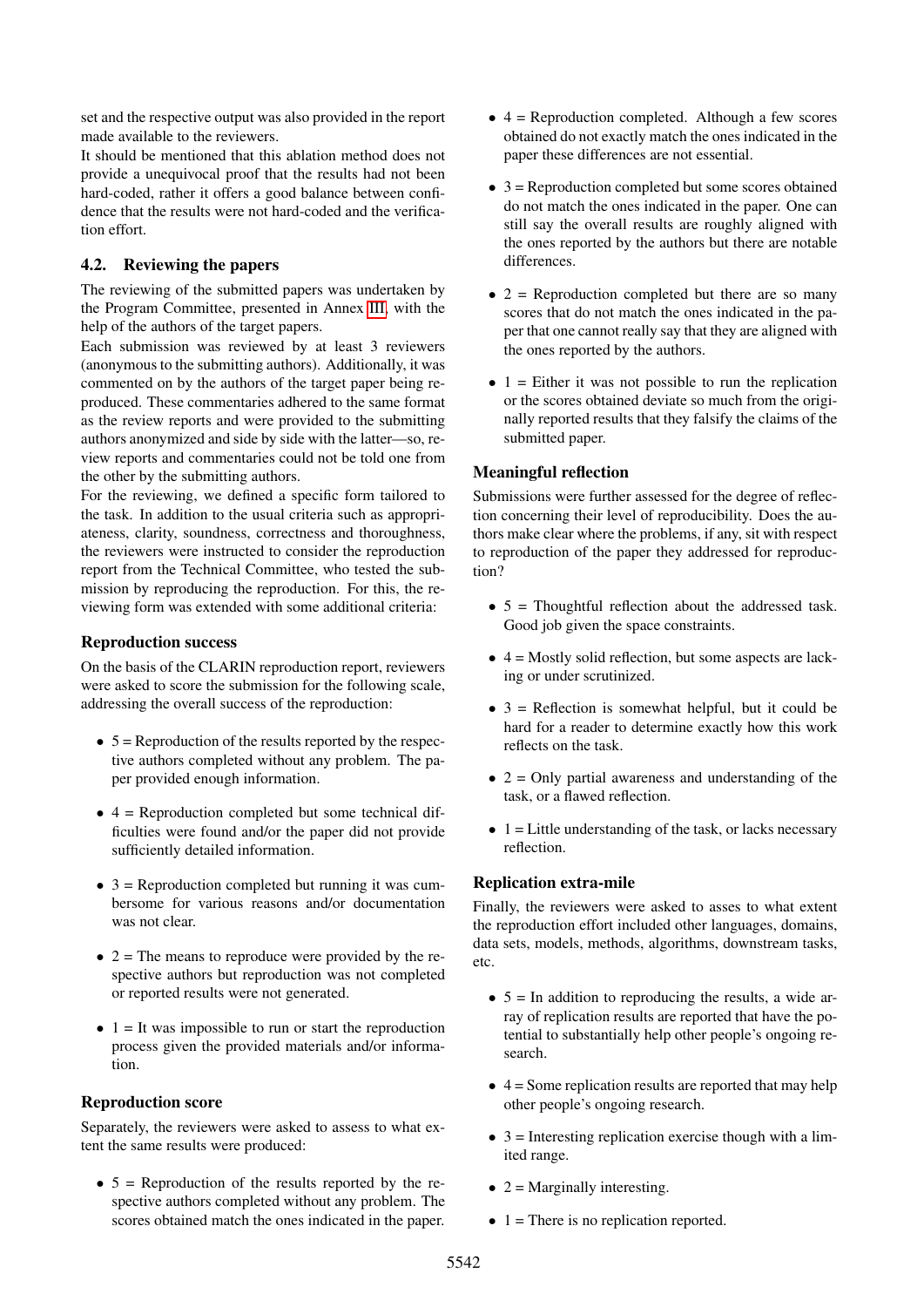#### 5. Selection, presentation and publication

We received 18 submissions, of which 11 were retained for detailed reviewing after cursory inspection that filtered out 7 cases of some sort of equivocation and/or gross formal inadequacy to the submission requirements, including the mandatory co-submission of the companion software.

These 11 submissions addressed the reproduction of 7 out of the 11 shared tasks, that is of the 11 papers offered to be reproduced (Section 3), namely: Task A.1 Crosslingual word embeddings (2 submissions), Task B.1 POS tagging (1), Task C.1 Relation extraction and classification (1), Task C.3 Language modelling (1), Task D.1 Text simplification (1), Task D.2 Language proficiency scoring (4), Task D.3 Neural machine translation (1).

All 11 submissions were accepted for publications and presented as posters at LREC2020 main track. One of the papers was selected as the best paper, namely [\(Huber and](#page-5-9) Cöltekin, 2020), and presented in the oral session dedicated to the shared task right after the poster session.

In the oral session, which followed the poster session, the initial presentation of the best paper was followed by a presentation of the current paper, which in turn was followed by a discussion open to all participants in the task and to the audience in view of collecting suggestions for improvements on future editions of REPROLANG — focusing on NLP in particular —, and on the model of the new collaborative shared task — addressing the fostering of reproducibility in general.[4](#page-4-0)

#### 6. Lessons learned

This was a first exercise in running a new type of collaborative shared task. To assess its viability, there were a number of settings that called for special monitoring. Other aspects appeared also as crucial during the organization of the event. We report on the most important below.

Participation of authors of reproduced papers. Inviting the authors of the papers offered to be reproduced (by them) to contribute with commentaries to the submissions was very positive. In general, the authors produced detailed commentaries, in average lengthier than the reports by the reviewers and very much to the point.

As shared tasks like REPROLANG aim at fostering reproducibility, and ultimately to open the way for a research culture where reproduction papers are accepted in the main tracks of conferences, a desirable evolution of the shared task is not to offer a list of pre-selected papers with the consent of their authors, but rather to allow the submissions to be about the reproduction of any paper selected by the submitting authors.

Judging from the reproduction papers submitted to this first edition of REPROLANG, in general, the target papers presented no special problems for their reproduction. It should be taken into account, however, that these authors offered their papers to be reproduced, or accepted the invitation to do so. It is expected that the full usefulness of reproduction exercises will unfold when any paper can be targeted to be reproduced, including those not offered by their authors, and specially those reporting very outstanding results and progress.

It is an open question, what could be the type of involvement of the original authors and how productive their contribution can be in that scenario.

Partial reproduction or mere competing replication. We handled submissions that either presented only a partial reproduction of the proposed task, or instead of reproducing it just presented an alternative solution for the problem, as in a submission of the usual, non-reproduction type. For different reasons, these types of submissions are not helpful to assess the reproducibility of the target paper.

In future reproduction shared tasks, it should be made explicit in the call for papers that partial reproductions or alternative resolutions will be rejected for publication.

Reproducing the reproductions. As reproduction aims at checking whether research results can be repeated, it makes sense to take care that their reproductions are themselves reproducible in order to ensure that the reproduction is fair and helps to bring more epistemological clarification and certainty rather than more doubt about the original results. As we were careful in reproducing the reproductions (Section 4.1), we reinforced our conviction that this is a very important and positive requirement for collaborative shared tasks. With this reproducing of the reproductions we also learned a number of other lessons.

This exercise represents a heavy burden on the side of the organizers in terms of manpower and computational resources. For this to be kept manageable within the period available between submission and notification of accepted papers, some cap should be set on the time and computational resources needed for reproduction in order for a submission to be accepted for review. This should be announced explicitly in the call for papers.

Additionally, it should be stated explicitly that a reproduction submission whose software outputs errors, runs endlessly or for too long given the resources and time available for evaluation will be rejected whatever the results reported or the quality of the submitted paper by itself. An improvement for forthcoming editions will be to announce available memory, CPUs and GPUs, in the call for papers.

Moving out of a shared task. If as said above a commendable goal of collaborative shared tasks is to ultimately open the way for a research culture where reproduction papers are accepted in the main tracks of regular conferences, in such a more open scenario it should not be expected that reproducing the reproductions is practically feasible, at least in the near future.

Naturally, in these conditions the requirements for the acceptance for publication of a reproduction paper are similar to the requirements that in that respect were met by a target paper, which had not to be reproduced to be accepted by its reviewers. They both have to be reviewed — and rejected or accepted — on the basis of what it is reported in them.

One may argue that, if wrong about the target paper — in particular about the eventual claim that the latter is not reproducible —, a reproduction paper can be more damag-

<span id="page-4-0"></span><sup>&</sup>lt;sup>4</sup>The oral session took place after the camera-ready version of the present paper had to be ready, in time to be included into the proceedings of the conference, and its outcome has to be documented elsewhere.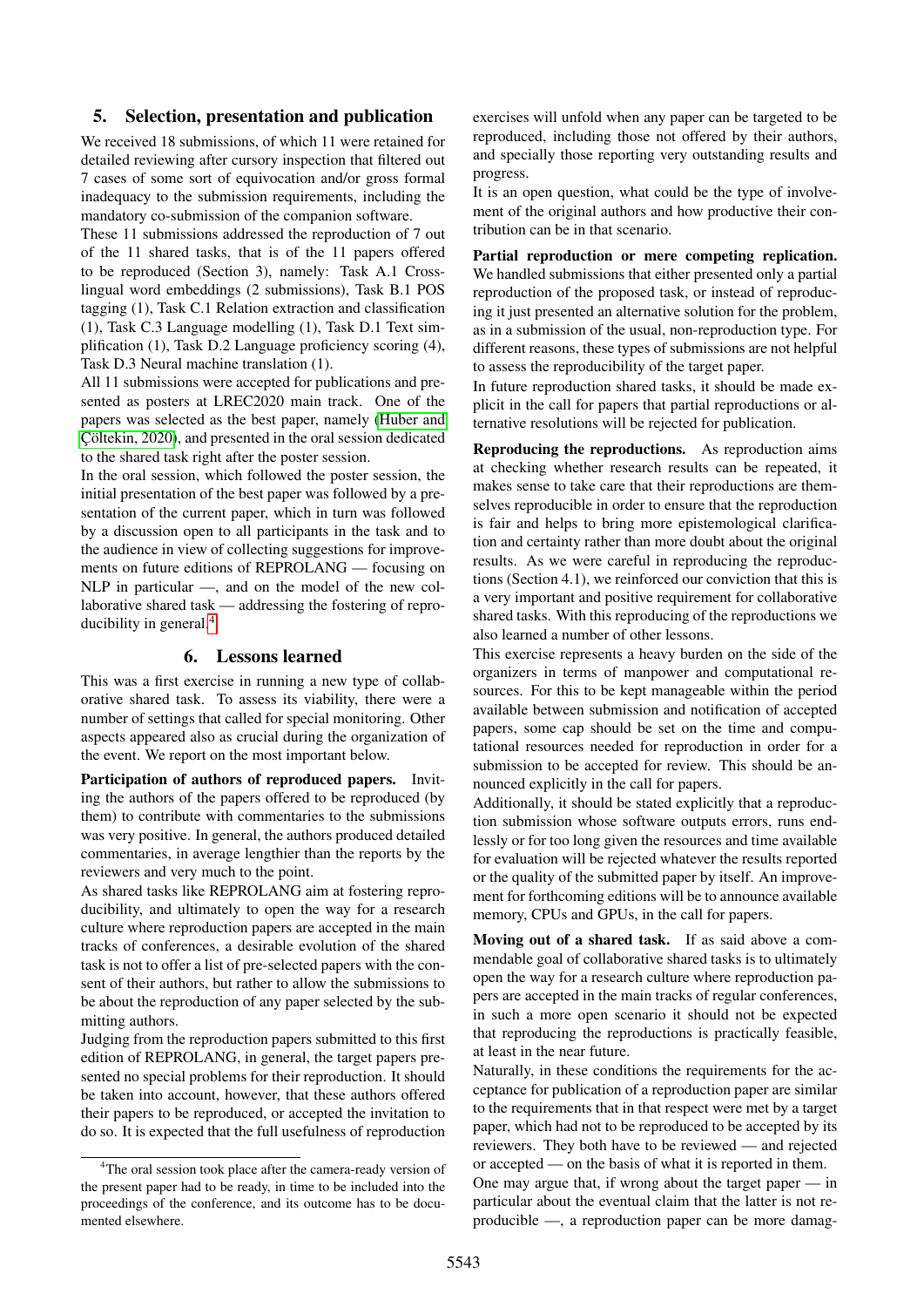ing to the reputation of the target authors, and to scientific progress, than a non-reproduction paper that is wrong. That this, however, may not be the case becomes apparent if one takes into account that a non-reproduction paper of the usual kind is accepted because it claims to overcome some state of the art, thus leaving behind in the dust of history the work and results of other authors. If this claim turns out to be wrong, this can be also damaging to these other authors even though their work is not the target of a reproduction paper.

A suggestion for handling reproduction papers in regular conferences, without resorting to the extra, safety and yet costly step of reproducing reproductions, is to adopt the practice of asking the contribution of the authors of the target papers, who are invited to write a note on the paper reproducing their target paper, which can be appended to the respective reproduction paper after being reviewed by the program committee for appropriateness of content and tone.

All pondered, it does seems viable and highly commendable to have reproduction papers accepted and published in the main tracks of conferences in the future, specially if the target paper reports outstanding breakthroughs. In the meantime, to help this cultural and organizational change to happen in the scientific communities, further editions of collaborative shared tasks may be needed.

# 7. Conclusion

In this paper we described the design of a new type of shared task, which is collaborative rather than competitive, to foster the much needed increase of the practice of reproducing scientific results. We also presented a first reproduction challenge of this type, REPROLANG2020, targeting Natural Language Processing, that was part of the LREC2020 conference main track.

The ultimate goal of this initiative is to help foster and shape a new attitude towards the importance of reproduction for the sustainable progress and credibility of the scientific endeavour, that will eventually lead to have reproduction results and papers as first world citizens of scientific work, conferences and publications.

The settings that had to be conceived and prepared, and the lessons learned with the running of this shared task, documented in the present paper, make us believe that this was a very successful event in view of that ultimate objective, and that it may be a good example to be emulated in other organizational contexts and other scientific areas or communities.

# 8. Acknowledgements

We are very grateful to the authors that offered their papers, or accepted our invitation to do so, to be the target of the reproduction tasks. They are listed in Section 3.

The results reported here were partially supported by POR-TULAN CLARIN—Research Infrastructure for the Science and Technology of Language, funded by Lisboa 2020, Alentejo 2020 and FCT—Fundação para a Ciência e Tecnologia under the grant PINFRA/22117/2016.

The computing environment for the replications by the technical committee has been kindly provided by EGI and the EOSC-hub H2020 project (grant agreement 777536) with the dedicated support of the CESGA, CESNET-MCC and RECAS-BARI providers.

### 9. Bibliographical References

- <span id="page-5-4"></span>Artetxe, M., Labaka, G., and Agirre, E. (2018). A robust self-learning method for fully unsupervised cross-lingual mappings of word embeddings. In *Proceedings of the 56th Annual Meeting of the Association for Computational Linguistics (Volume 1: Long Papers)*, pages 789– 798, Melbourne, Australia, July. Association for Computational Linguistics.
- <span id="page-5-5"></span>Bohnet, B., McDonald, R., Simões, G., Andor, D., Pitler, E., and Maynez, J. (2018). Morphosyntactic tagging with a meta-BiLSTM model over context sensitive token encodings. In *Proceedings of the 56th Annual Meeting of the Association for Computational Linguistics (Volume 1: Long Papers)*, pages 2642–2652, Melbourne, Australia, July. Association for Computational Linguistics.
- <span id="page-5-1"></span>Branco, A., Calzolari, N., and Choukri, K. (2016). *Proceedings of the 1st Workshop on Research Results Reproducibility and Resources Citation in Science and Technology of Language (4REAL2016)*. European Language Resources Association, Paris.
- <span id="page-5-3"></span>Branco, A., Cohen, K. B., Vossen, P., Ide, N., and Calzolari, N. (2017). Replicability and reproducibility of research results for human language technology: introducing an lre special section. *Language Resources and Evaluation*, 51(1):1–5.
- <span id="page-5-2"></span>Branco, A., Calzolari, N., and Choukri, K. (2018). *Proceedings of the 2nd Workshop on Research Results Reproducibility and Resources Citation in Science and Technology of Language (4REAL2018)*. European Language Resources Association, Paris.
- <span id="page-5-0"></span>Branco, A. (2013). Reliability and meta-reliability of language resources: Ready to initiate the integrity debate? In *Proceedings of the 12th Workshop on Treebanks and Linguistic Theories (TLT2013)*, pages 27–36, Sofia, Bulgaria. Bulgarian Academy of Sciences.
- <span id="page-5-8"></span>Brunato, D., Cimino, A., Dell'Orletta, F., and Venturi, G. (2016). PaCCSS-IT: A parallel corpus of complexsimple sentences for automatic text simplification. In *Proceedings of the 2016 Conference on Empirical Methods in Natural Language Processing*, pages 351–361, Austin, Texas, November. Association for Computational Linguistics.
- <span id="page-5-6"></span>Gupta, A. and Zhang, Z. (2018). To attend or not to attend: A case study on syntactic structures for semantic relatedness. In *Proceedings of the 56th Annual Meeting of the Association for Computational Linguistics (Volume 1: Long Papers)*, pages 2116–2125, Melbourne, Australia, July. Association for Computational Linguistics.
- <span id="page-5-7"></span>Howard, J. and Ruder, S. (2018). Universal language model fine-tuning for text classification. In *Proceedings of the 56th Annual Meeting of the Association for Computational Linguistics (Volume 1: Long Papers)*, pages 328–339, Melbourne, Australia, July. Association for Computational Linguistics.
- <span id="page-5-9"></span>Huber, E. and Çöltekin, Ç. (2020). A reproduction and replication study on CEFR classification as part of re-